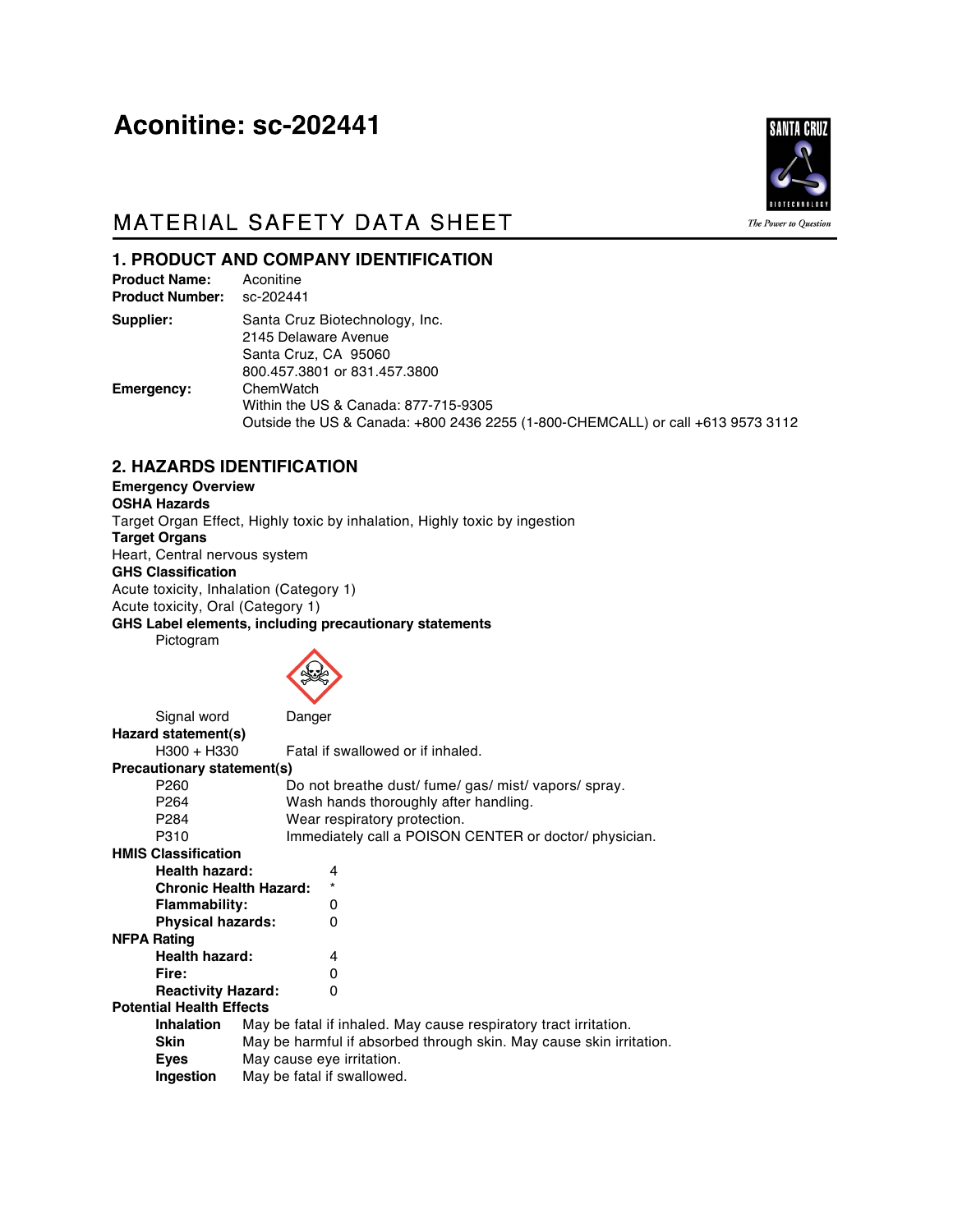### **3. COMPOSITION/INFORMATION ON INGREDIENTS**

**Synonyms:** Acetylbenzoylaconine<br> **Formula:** C34H47NO11 **Formula:** C34H47NO11 **Molecular Weight:** 645.7

| . .            |           | Index-No.    | Concentration  |
|----------------|-----------|--------------|----------------|
| CAS-No.        | EC-No.    |              |                |
| Aconitine      |           |              |                |
| $302 - 27 - 2$ | 206-121-7 | 614-008-00-2 | $\blacksquare$ |

### **4. FIRST AID MEASURES**

#### **General advice**

Consult a physician. Show this safety data sheet to the doctor in attendance. Move out of dangerous area. **If inhaled**

If breathed in, move person into fresh air. If not breathing, give artificial respiration. Consult a physician. **In case of skin contact**

Wash off with soap and plenty of water. Take victim immediately to hospital. Consult a physician.

#### **In case of eye contact**

Flush eyes with water as a precaution.

#### **If swallowed**

Never give anything by mouth to an unconscious person. Rinse mouth with water. Consult a physician.

### **5. FIREFIGHTING MEASURES**

### **Conditions of flammability**

Not flammable or combustible. **Suitable extinguishing media**

Use water spray, alcohol-resistant foam, dry chemical or carbon dioxide.

**Special protective equipment for firefighters**

Wear self contained breathing apparatus for fire fighting if necessary.

#### **Hazardous combustion products**

Hazardous decomposition products formed under fire conditions - Carbon oxides, nitrogen oxides (NOx)

### **6. ACCIDENTAL RELEASE MEASURES**

#### **Personal precautions**

Wear respiratory protection. Avoid dust formation. Avoid breathing vapors, mist or gas. Ensure adequate ventilation. Evacuate personnel to safe areas. Avoid breathing dust.

#### **Environmental precautions**

Prevent further leakage or spillage if safe to do so. Do not let product enter drains.

#### **Methods and materials for containment and cleaning up**

Pick up and arrange disposal without creating dust. Sweep up and shovel. Keep in suitable, closed containers for disposal.

### **7. HANDLING AND STORAGE**

#### **Precautions for safe handling**

Avoid contact with skin and eyes. Avoid formation of dust and aerosols. Provide appropriate exhaust ventilation at places where dust is formed.

#### **Conditions for safe storage**

Keep container tightly closed in a dry and well-ventilated place. Store at 4º C.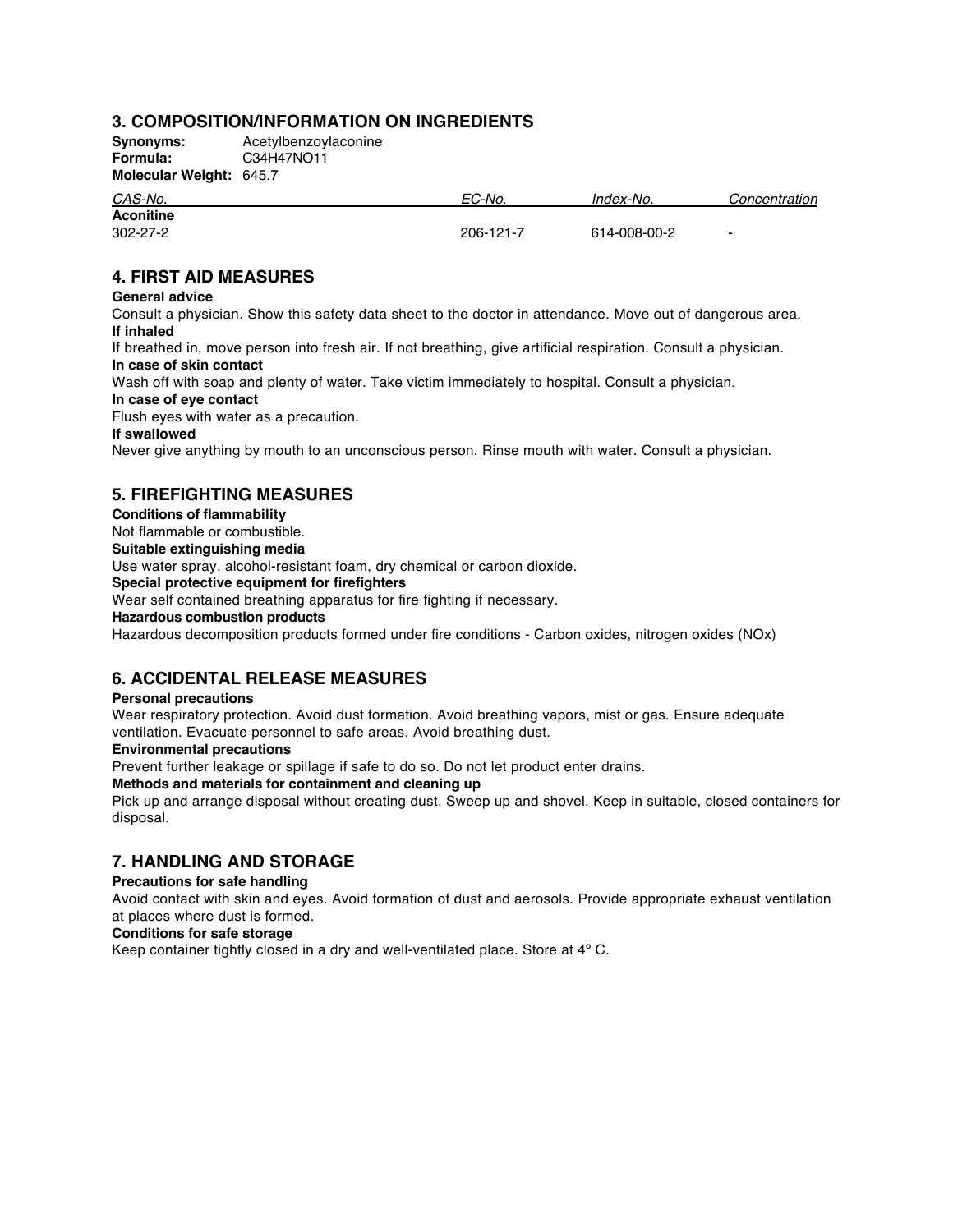### **8. EXPOSURE CONTROLS/PERSONAL PROTECTION**

Contains no substances with occupational exposure limit values.

#### **Personal protective equipment**

#### **Respiratory protection**

Where risk assessment shows air-purifying respirators are appropriate use a full-face particle respirator type N100 (US) or type P3 (EN 143) respirator cartridges as a backup to engineering controls. If the respirator is the sole means of protection, use a full-face supplied air respirator. Use respirators and components tested and approved under appropriate government standards such as NIOSH (US) or CEN (EU).

#### **Hand protection**

Handle with gloves. Gloves must be inspected prior to use. Use proper glove removal technique (without touching glove's outer surface) to avoid skin contact with this product. Dispose of contaminated gloves after use in accordance with applicable laws and good laboratory practices. Wash and dry hands.

#### **Eye protection**

Face shield and safety glasses Use equipment for eye protection tested and approved under appropriate government standards such as NIOSH (US) or EN 166(EU).

#### **Skin and body protection**

Complete suit protecting against chemicals. The type of protective equipment must be selected according to the concentration and amount of the dangerous substance at the specific workplace.

#### **Hygiene measures**

Avoid contact with skin, eyes and clothing. Wash hands before breaks and immediately after handling the product.

### **9. PHYSICAL AND CHEMICAL PROPERTIES**

Form crystalline pH phps of the data available pH<br>
Melting point/range 203 - 204 °C Boiling point communicate available Melting point/range <br>
Flash point available ho data available ho data available ho data available ho data available ho data available Autoignition temperature and data available<br>
Upper explosion limit and ata available<br>
Upper explosion limit and ata available<br>
Upper explosion limit Upper explosion limit  $\begin{array}{ccc}\n\text{Do data available} \\
\text{One} \\
\text{One} \\
\text{One} \\
\text{One} \\
\text{One} \\
\text{One} \\
\text{One} \\
\text{One} \\
\text{One} \\
\text{One} \\
\text{One} \\
\text{One} \\
\text{One} \\
\text{One} \\
\text{One} \\
\text{One} \\
\text{One} \\
\text{One} \\
\text{One} \\
\text{One} \\
\text{One} \\
\text{One} \\
\text{One} \\
\text{One} \\
\text{One} \\
\text{One} \\
\text{One} \\
\text{One} \\
\text{One} \\
\text{One} \\
\text{$ Density **Density** no data available Relative vapor density and data available odor on the control of the modata available of the Odor no data available odor no data available of Cyapania available of Cyapania available of Cyapania available of Cyapania avail Partition coefficient n-octanol/water

no data available **Evaporation rate** no data available **Evaporation rate** 

Flata available and temperature Ignition temperature in the data available no data available no data available

### **10. STABILITY AND REACTIVITY**

**Chemical stability** Stable under recommended storage conditions. **Possibility of hazardous reactions** no data available **Conditions to avoid** no data available **Materials to avoid** Strong oxidizing agents, Strong bases **Hazardous decomposition products** Hazardous decomposition products formed under fire conditions - Carbon oxides, nitrogen oxides (NOx) **Other decomposition products** - no data available

#### **11. TOXICOLOGICAL INFORMATION**

**Acute toxicity Oral LD50** LD50 Oral - mouse - 1 mg/kg **Inhalation LC50** no data available **Dermal LD50** no data available **Other information on acute toxicity** no data available **Skin corrosion/irritation** no data available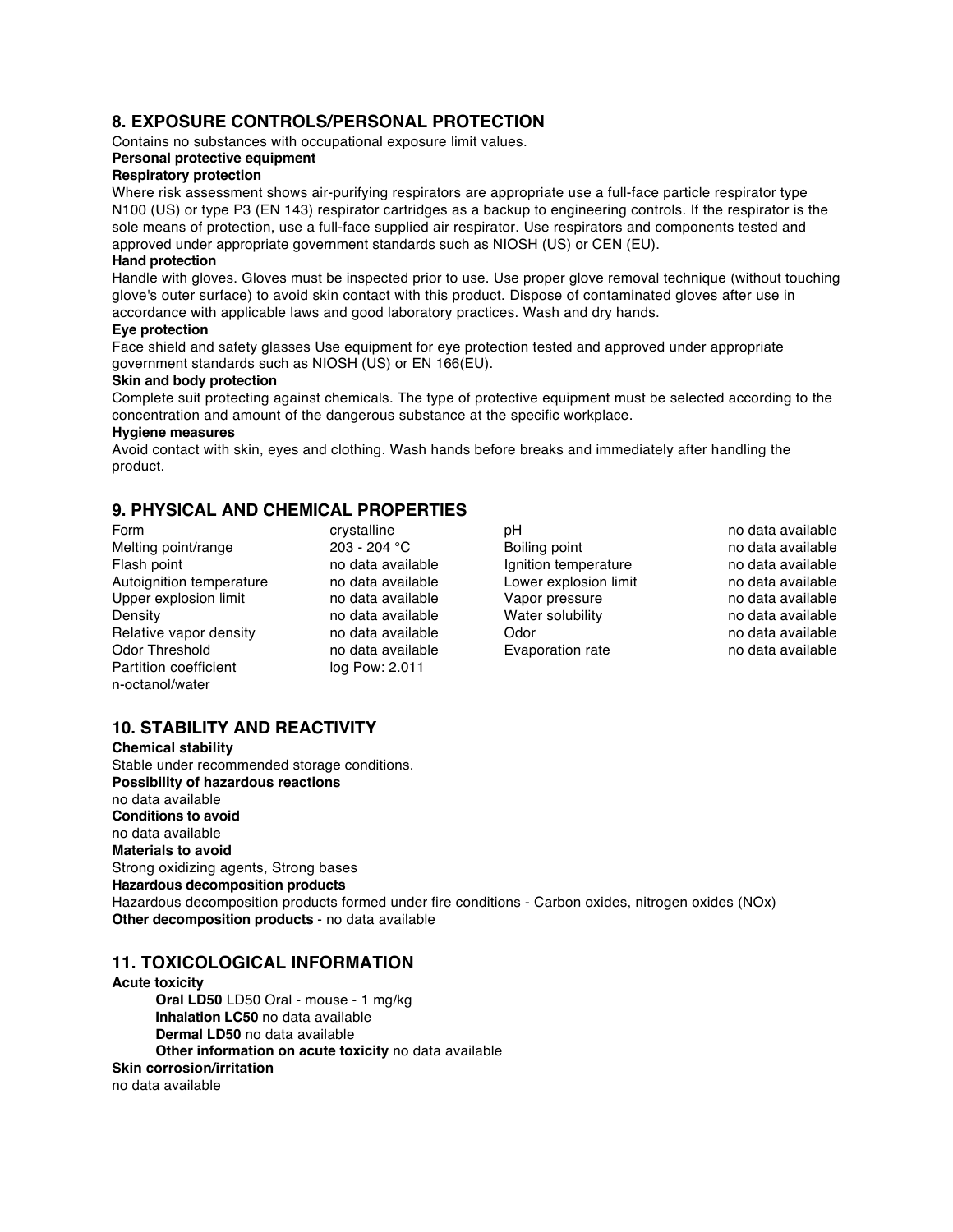#### **Serious eye damage/eye irritation**

no data available

### **Respiratory or skin sensitization**

no data available

## **Germ cell mutagenicity**

no data available

### **Carcinogenicity**

- IARC: No component of this product present at levels greater than or equal to 0.1% is identified as probable, possible or confirmed human carcinogen by IARC.
- ACGIH: No component of this product present at levels greater than or equal to 0.1% is identified as a carcinogen or potential carcinogen by ACGIH.
- NTP: No component of this product present at levels greater than or equal to 0.1% is identified as a known or anticipated carcinogen by NTP.
- OSHA: No component of this product present at levels greater than or equal to 0.1% is identified as a carcinogen or potential carcinogen by OSHA.

#### **Reproductive toxicity**

no data available

**Teratogenicity**

no data available

### **Specific target organ toxicity - single exposure (Globally Harmonized System)**

no data available

### **Specific target organ toxicity - repeated exposure (Globally Harmonized System)**

no data available

**Aspiration hazard** no data available

**Potential health effects**

- **Inhalation** May be fatal if inhaled. May cause respiratory tract irritation.
- **Ingestion** May be fatal if swallowed.
- **Skin** May be harmful if absorbed through skin. May cause skin irritation.
- **Eyes** May cause eye irritation.

#### **Signs and Symptoms of Exposure**

To the best of our knowledge, the chemical, physical, and toxicological properties have not been thoroughly investigated. **Synergistic effects** no data available **Additional Information**

**RTECS:** AR5960000

### **12. ECOLOGICAL INFORMATION**

no data available no data available no data available **Bioaccumulative potential and a mobility in soil in the model of the model of the model of the model of the model of the model of the model of the model of the model of the model of the model of the model of the model of** no data available PBT and vPvB assessment **DETA** Other adverse effects no data available no data available

**Toxicity Persistence and degradability**

### **13. DISPOSAL CONSIDERATIONS**

#### **Product**

Offer surplus and non-recyclable solutions to a licensed disposal company. Contact a licensed professional waste disposal service to dispose of this material. Dissolve or mix the material with a combustible solvent and burn in a chemical incinerator equipped with an afterburner and scrubber.

#### **Contaminated packaging**

Dispose of as unused product.